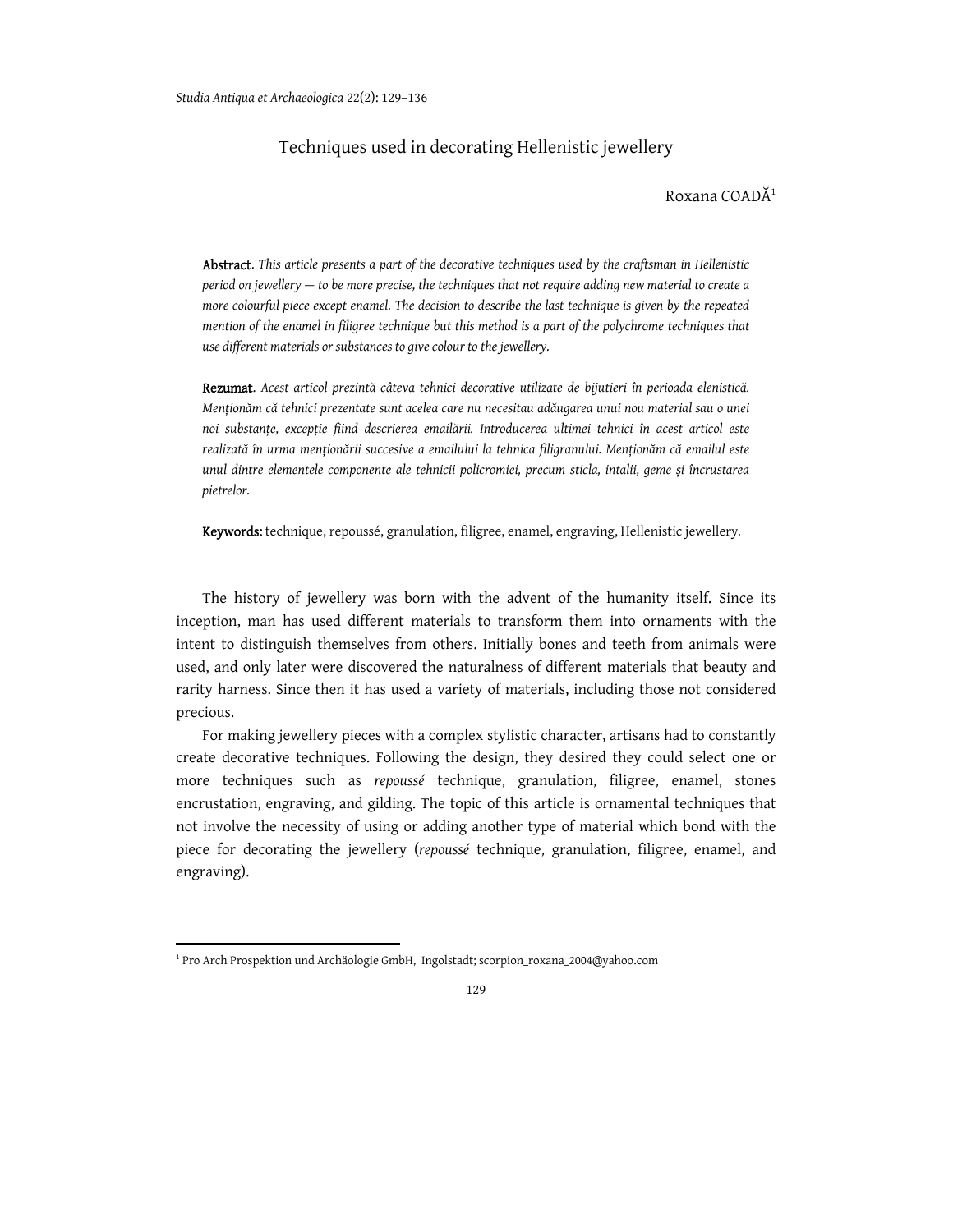The *repoussé* technique is a decorative technique which renders the desired decor of soft metal foil using a hammer and a chisel with a rounded tip. The process of implementing the model consists in hammering the rear side of the foil that the front part will be pushed $^2$ .

The same technique can be used on the front of the play, but in this case, the process is called not *repoussé* but *chasing*. In Romanian historiography, both cases are defined with the first term, even if the name of the second process is wrong: *repoussé* technique involves viewing the mode in relief but if the design is printed deep in the metal surface, then the proper word to define the technique is *chasing*. In achieving a jewellery like the Thessalian's medallions which often have in the central part the bust of a goddess framed by engraving, filigree or granulation elements, a craftsman used both of the technique's described earlier and the decor is called to be created in high relief style<sup>3</sup>.

To create relief on metal foil craftsman's workshop need to have a minimum of tools such as an anvil docile coated with a material that did not allow the foil to break after wrapping successive hammer and chisels of various sizes and shapes. If after the chosen model was not necessarily a relief too large, then the artisan could use the anvil in place, softwood or lead, but one more prominent demanding the use of a substance softer than wood4 . In this case, the anvil or the softwood was with a pot containing warm tar<sup>5</sup> (Figure 1), which allowed the jewel placed on the surface to be patterned without being destroyed no matter how



Figure 1. Anvil with tar base (*apud* HIGGINS 1961, 10).



Figure 2. Stamp set for metal sheets (*apud* HIGGINS 1961, 10).



Figure 3. The engraver's toolkit (*apud* MARYON 1949, 116).

<sup>2</sup> HIGGINS 1961, 9.

<sup>3</sup> SEGALL 1945, 2–4; LUNGU, COVACEF, CHERA 2012, 12.

<sup>4</sup> RICHTER 1960, 193.

<sup>5</sup> RICHTER 1960, 193.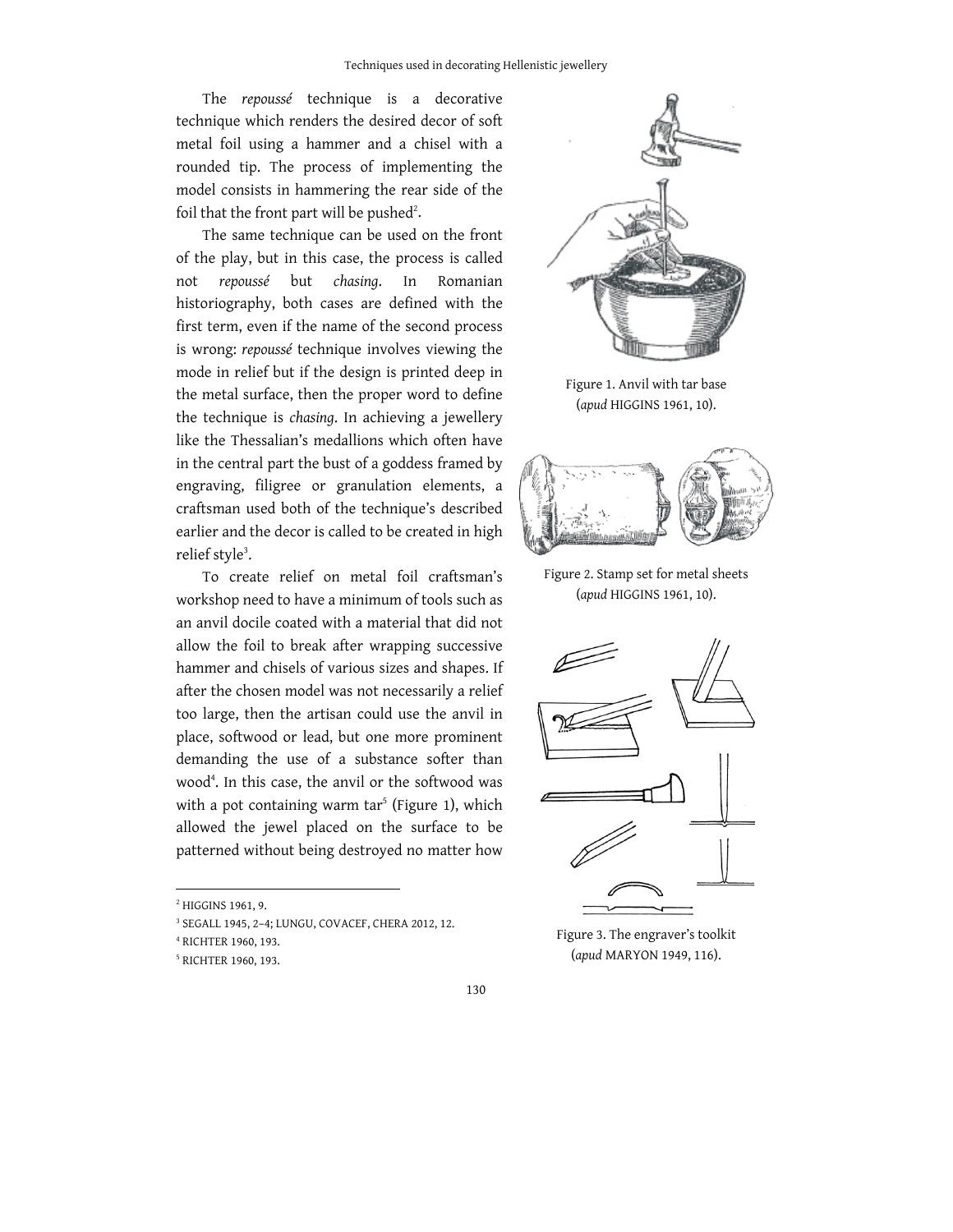## Roxana Coadă

prominent was the relief depth. Using these ornamental techniques artisan can realize from simple sets of lines or dots to the most complex requiring decors by successive hammering on both sides of the metal. In order to obtain a deep relief without risking accidental penetration of the foil, it was necessary for the craftsman to trace the outline of the decor and later to work and create the relief within the limits set on the inside part of the piece.

A quicker method to achieve the relief is the stamping of the metal foil (Figure 2). By stamping two foils and later pasting them, the artisan formed a piece which had a 360° relief, technique often used in the Hellenistic period for making animal heads $^{\rm 6}.$ 

Engraving the jewellery was another technique used by craftsmen to decorate the pieces in Hellenistic Age. Through this technique, artisans could execute easily lines and dots on the metal surface of the jewellery. To create lines or points an artisan needed an anvil, a hammer, a flare and a graver $^7$  (Figure 3).

Following the method of producing a line on a metal surface, the technique used is named differently; the difference between them is made by the tool used. For creating the lines was used a small tool with elongated end and rounded edges called tracer. The shape of the edges of the tool can be explained by the fact that the manufacturer's intention was to provide a recess in metal and therefore does not penetrate the working surface<sup>8</sup>. To prevent the possibility of accidentally damaging the piece when the artisan applies this decorative technique, the whole process was done on a soft surface like a sheet of lead, softwood or a pot of warm tar, that have the roll of taking over a part of the force that metal was hit, but also to allow the expansion of the metal if it was necessary. By using this decorating technique, the piece was not losing any percent of the material, the surface suffering just some changes. In this process, the molecules around the point of impact were merely rearranged, because of the physical property of malleability of metals.

If the craftsman decided that the decor of the jewellery should be made by using the engraving technique, he was using a different tool, called *stiletto*. This type of small chisel was made from an iron bar in rectangular form which had a sharp and oblique peak, but with the opposite end in a round form. When the artisan was using the tracer, he could hold the tool at an angle of 90° or slightly sharp, in the case when using the *stiletto* he needed to fix the tool in a 45° angle, condition that implies more practice or better skills. The workman must first fix the *stiletto* in metal foil and then, through successive chisel hammering held at an acute angle to create the desired setting. If in case of using the tracer does not involve loss of material to achieve the decoration of jewellery in engraving technique losing some part of the material was necessary. So, after rapping successive in the worked surface appeared ditches, and for

<sup>6</sup> OGDEN 1982, 39.

<sup>7</sup> MARYON 1949, 115–116.

<sup>8</sup> MARYON 1949, 115.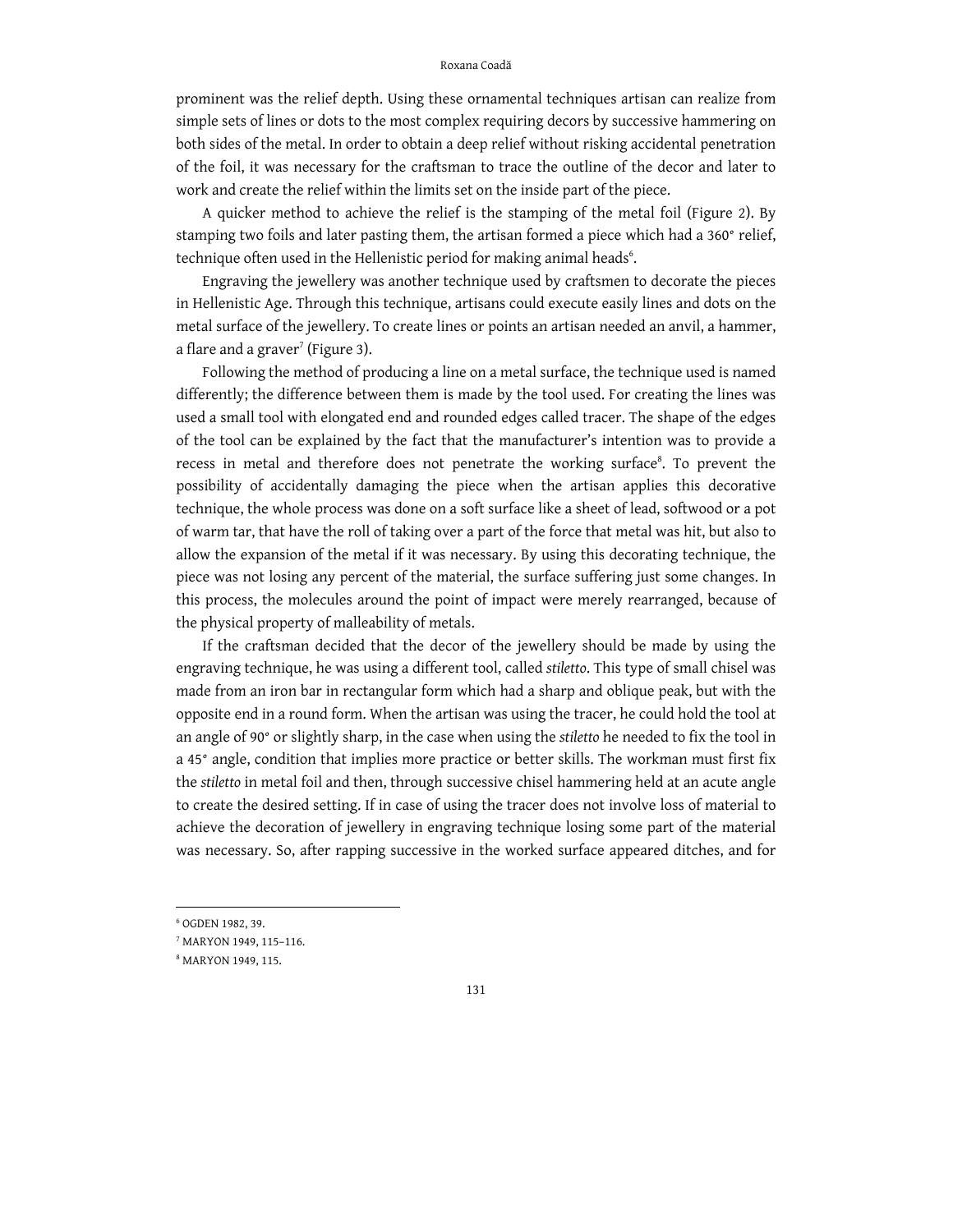them to be uniform, the artisan should use the same angle and the same force during the decorative process.

Another decorative technique used by jewellers of the Hellenistic period is the filigree. This ornamental technique consists of a number of bonding wires on the surface of metal jewellery (Figure 4). Using this technique of realization of geometric shapes such as circles, spirals or arcs forms implies an easier fabrication process. If the complexity of the jewellery involved using multiple threads, then the jeweller could use a wooden template that he fixed with needles<sup>9</sup>. After placing wires in the desired pattern, the wires were fixed on the work surface with a hard solder. Due to the melting point of the alloy used in the process, this type of soldering was a strong one. The alloy used for bonding wires was elected according to the material of jewellery and potential processes that the piece could be subjected later. Depending on the alloy used the melting point range between 550° C and 800–900° C<sup>10</sup>. If the filigree decor had to be soldered on a gold surface, craftsman used a gold-copper alloy, goldsilver or gold-copper-silver, and if the piece was produced from silver, the alloy used was silver-copper or silver-copper-zinc. To lower the melting temperature or to change the colour, artisans could introduce different metals in the alloy composition $11$ .

In combination with filigree technique was used another method which involved gluing decorative jewellery of beads<sup>12</sup> (Figure 5) along wires of the same material. Apparently, the technique derived from filigree technique, but artisan which used it needed more skills. The granules of gold necessary in the decoration method were not of equal size, but in the ancient







Figure 5. Gold pendant decorated with beads (collection of the Museum of National History and Archaeology Constanța, Romania).

<sup>9</sup> HIGGINS 1961, 18.

<sup>&</sup>lt;sup>10</sup> MARYON 1949, 107.

<sup>&</sup>lt;sup>11</sup> HIGGINS 1961, 34.

<sup>12</sup> HIGGINS 1961, 18.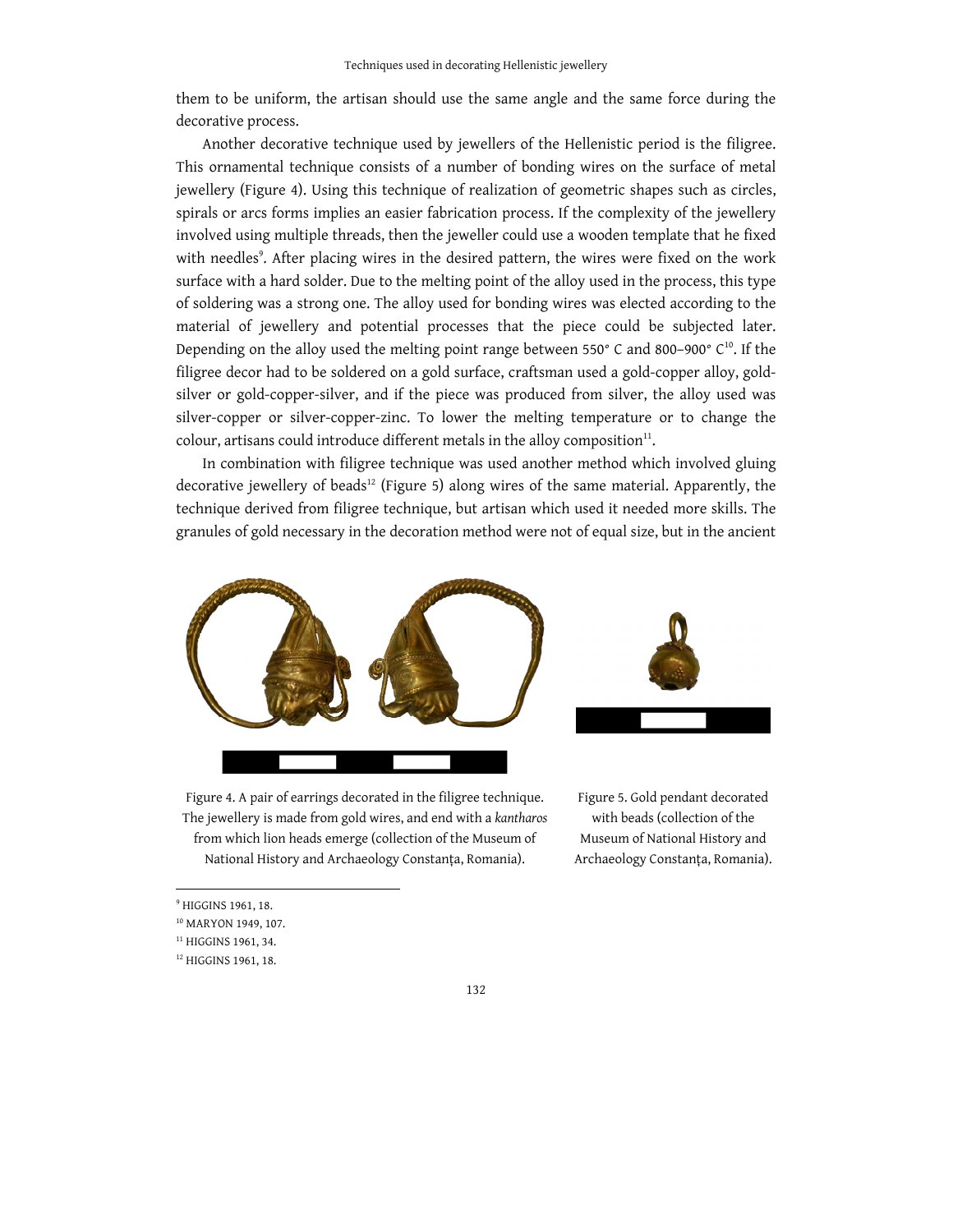times were made in a diameter of between  $160<sup>th</sup>$  and  $180<sup>th</sup>$  of an inch part<sup>13</sup>. The method of manufacturing these pearls in ancient period is unknown to us, but after some experiments, several methods of production have been proposed. The method in which resulted pearls as close to the size and shape of the antiquity is the one where were used several layers of coal powder from which in between were placed several pieces of gold in similar shape and size. When the metal reached the melting point the liquid metal do not mix or sink to the bottom of the pot, but it was separated in form of small grains between the powder layers. Once the flask was cooled and the coal was washed, the grains formed were gathered and selected according to size by passing them through different webs which hole in different size.

From the early Middle Ages, granulation technique complete rarely scenery that was made by filigree technique, but grains production methods have been described in treaties dating from the sixteenth century<sup>14</sup>.

Benvenuto Cellini mentions the method described above, and Vanoccio Biringuccio describes manufacturing of grains in that was used ash on top of which sat flat wires<sup>15</sup>. Both Vanoccio Biringuccio and Georgius Agricola describe a totally different method of manufacturing the grains used to decorate jewellery that consists of pouring molten metal over water in motion passed first over the birch twigs<sup>16</sup>.

After selecting the grain size categories and placing them on the surface of the jewellery design what was wanted, they had to be solder. The results of some analyses made on artefacts dating from ancient times it proves that ancient jewellers used for the fixation of both the grains and metal wires glue made of a metal alloy<sup>17</sup>.

Many specialists did several experiments trying to recreate the glue or the substance used by the ancient artisans, but only an Englishman named Littledale concluded that the alloy can be divided chemically and decided to replace the flux with glue<sup>18</sup>. Taking into account the chemical properties of each component, he mixed copper salt (preferably copper carbonate CuCO3) glued fish or a vegetal one in a container whose walls have been coated in advance with copper oxide (CuO). When the vessel walls were heated, the oxide was absorbed by glue and the new resulting mixture used it to smear beads or metal wires placed on jewellery pieces that were solder at last only after they were placed on hot coals. During this process the glue vanished by evaporation, but whose residue (copper) remained in place. When the metal from the surface of the worked piece reached 890° C began to melt it mingle with copper included in glue<sup>19</sup>, but the one from depth remains in a solid state because didn't

<sup>13</sup> MARYON 1941, 122.

<sup>14</sup> LEE CARROLL 1974, 34.

<sup>15</sup> LEE CARROLL 1974, 34.

<sup>16</sup> LEE CARROLL 1974, 34.

<sup>17</sup> LEE CARROLL 1974, 37.

<sup>&</sup>lt;sup>18</sup> HIGGINS 1961, 21.

<sup>19</sup> HIGGINS 1961, 21; FOLLETT 1985, 65.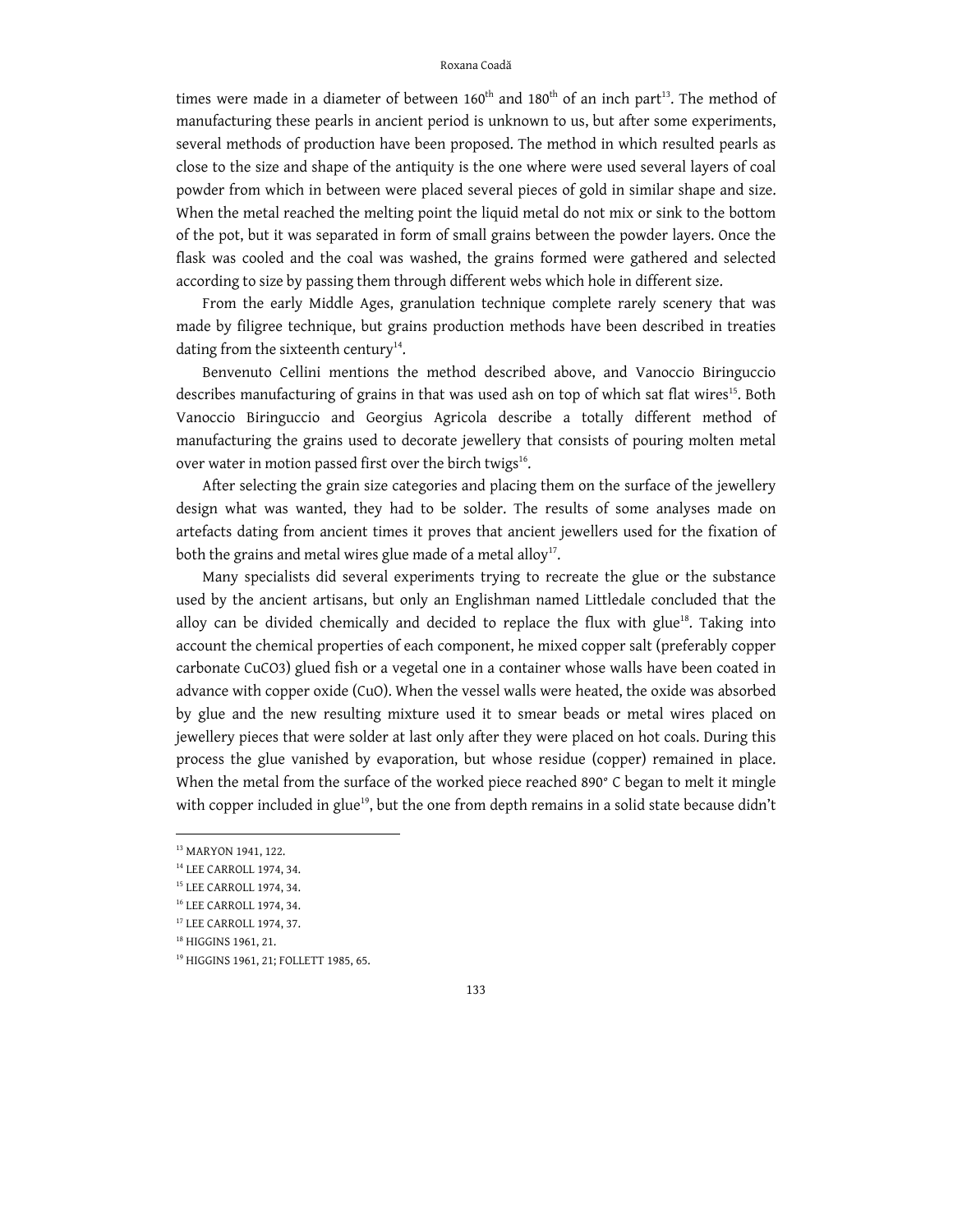contain copper. This process reveals us that the metal has two melting points: that one in which the metal surface begins to melt and the one when the entire metal melts<sup>20</sup>. This technique of solder metal elements on jewellery could be applied to gold pieces and silver ones, too.

Etruscan jewellers used amber for solder gold beads on different artefact made from the same material. Whit the help of a microscope it was possible to observe that on the surface of jewellery it was revealing the presence of a thin layer of melted amber that covered both base and grains<sup>21</sup>. Lack of Hellenistic pieces that attest the presence of amber makes us believe that this technique was used only by the Etruscans.

Studying jewellery design we observe that the filigree technique was originally used for making frames for other decorative elements like pearls or leaflets, but also for the demarcation of the area which was later attached email. Since the middle of the archaic period to the end of the Hellenistic one, filigree technique has been used both as a freestanding ornamental technique and for making the frame of email<sup>22</sup>, to the detriment of grain that has been used less frequently. If the artisan wanted a piece of silver to be enamel, he needed to avoid adding zinc<sup>23</sup> to flux fixing composition of the decorative elements, because its presence causes the enamel to accede in low percent on the surface of the jewellery.

The enamel is the process of acceding glass on a metal surface at temperatures between 750–850° C. It was found that among the most common pieces that were enamel are from gold and electrum, but a few silver artefacts reveal to us that even this material could be submitted to the process. Electrum found in nature is an alloy of gold and silver, which contains small amounts of copper and other metals and has a light yellow or even whitesilver colour<sup>24</sup>.

To enamel an object can be done by several methods, but the method used for jewellery called is that named *cloisonné*. First, on the surface of the piece is formed a frame using wires or bands inside which a paste of powdered glass in the desired colour<sup>25</sup> is putted. After the jewellery is heated the paste is fixed to the surface.

The gilding technique was used by the artisans of the Hellenistic period to cover a nonmetal or non-precious metal base with thin gold foil with adhesive. Usually this technique is used on components of funeral jewellery or to produced cheap pieces for those which cannot afford jewellery made entirely from precious materials.

<sup>20</sup> LEE CARROLL 1974, 35.

<sup>21</sup> FOLLETT 1985, 64.

<sup>&</sup>lt;sup>22</sup> HIGGINS 1961, 18.

<sup>23</sup> MARYON 1923, 192.

<sup>24</sup> OGDEN 1982, 23.

<sup>25</sup> VOMER-GOIKOVIČ, ŽIŽEK, FARIČ 2008, 42.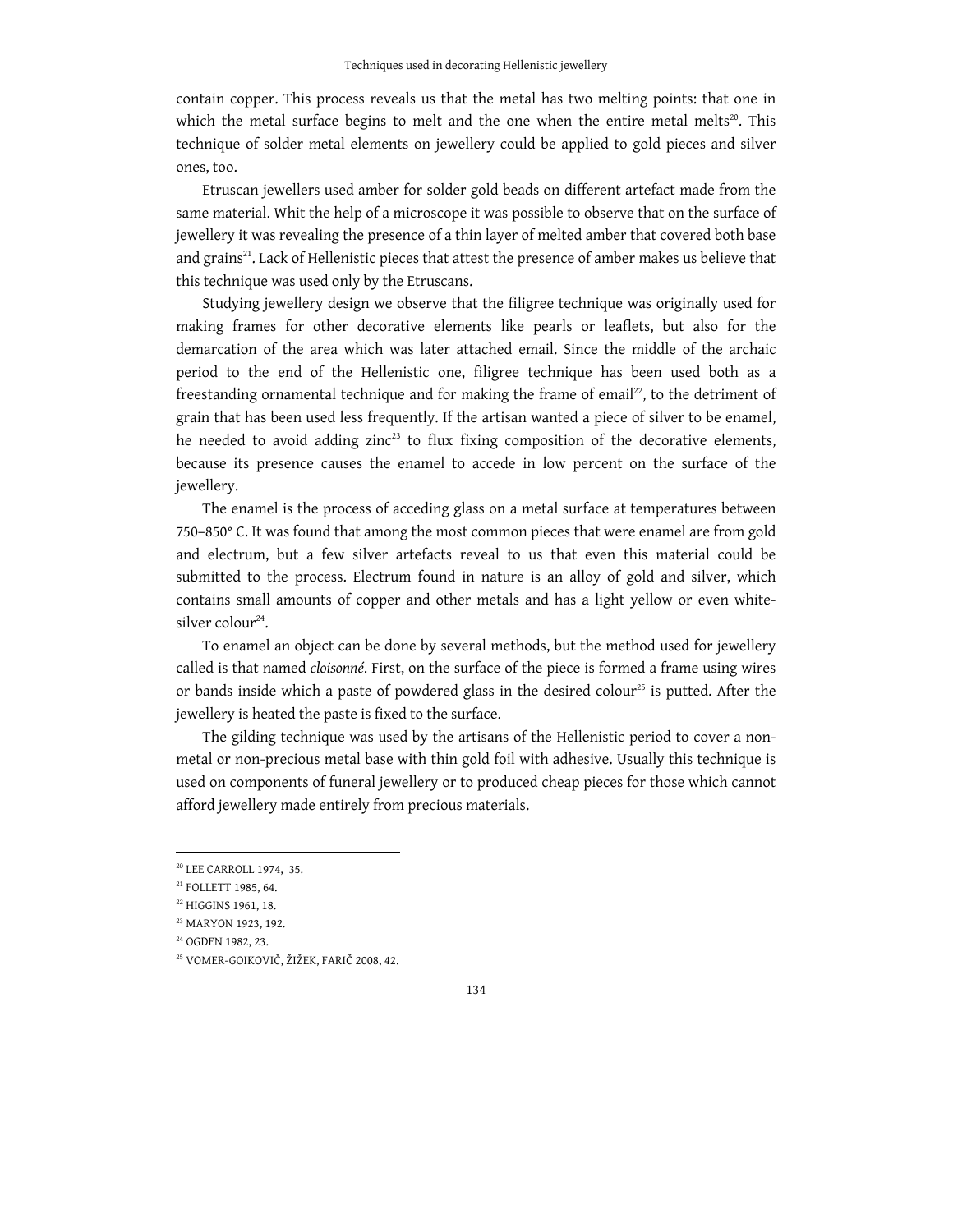Attraction to beautiful ornaments is a defining feature of humanity. As we conclude, the pleasure to use raw materials that have a shiny appearance, consistency alone or a specific colour was harnessed and pieces of jewellery.

The accidental discovery of smelting ore and separation of metals led to a real series of experiments that were completed by the emergence and development of production techniques and technology achievement for numerous metal objects. By mastering of these processes, man has created objects that he used in daily life, but at one point felt the need to employ metal for improving his personal appearance. Also, jewellery made from rare materials have become, over time, means to reveal the material situation or in other words marks of prestige.

Over time, the development of metallurgy, including toreutics, we observed how some techniques are replacing older ones or were used in interdependence, such as enamel and filigree. Both the technique of filigree and granulation are certified first time Aegean world through jewellery discovered Minoan tombs from Messara<sup>26</sup>. However, in time, the first technique managed gradually to replace the second one, a situation encountered in the Hellenistic period. Among the latest techniques used for decorating jewellery is remarkable polychrome consisting of encrustation or loose stones or coloured glass, but this is a subject for another future article. After analysing the techniques used for decorating jewellery from the Hellenistic period, we can classify these techniques in:

– adding the same metal or alloy — filigree, granulation and soldering;

– adding the same substance or material — enamel and rocks;

– taking out a percent of the material – engraving and perforation<sup>27</sup>.

We mention that the *repoussé* technique was not included in any of the categories mentioned above, since it does not involve the addition of another substance or other material, not even removal of some part of the working surface.

## References

FOLLЕTT, T. 1985. Amber in Goldworking. *Archaeology* 38 (2), 64–65.

HIGGINS, R.J. 1961. *Greek and Roman Jewellry*. London.

LUNGU, V., Z. COVACEF and V. CHERA 2012. *Bijuterii antice din aur din colecțiile Muzeului de Istorie Națională și Arheologie Constanța*. Constanța.

LЕЕ CARROLL, D. 1974. A Classification for Granulation in Anciеnt Mеtalwork. *American Journal of Archaeology* 78 (1), 33–39.

<sup>26</sup> HIGGINS 1961, 21.

<sup>27</sup> HIGGINS 1961, 18.